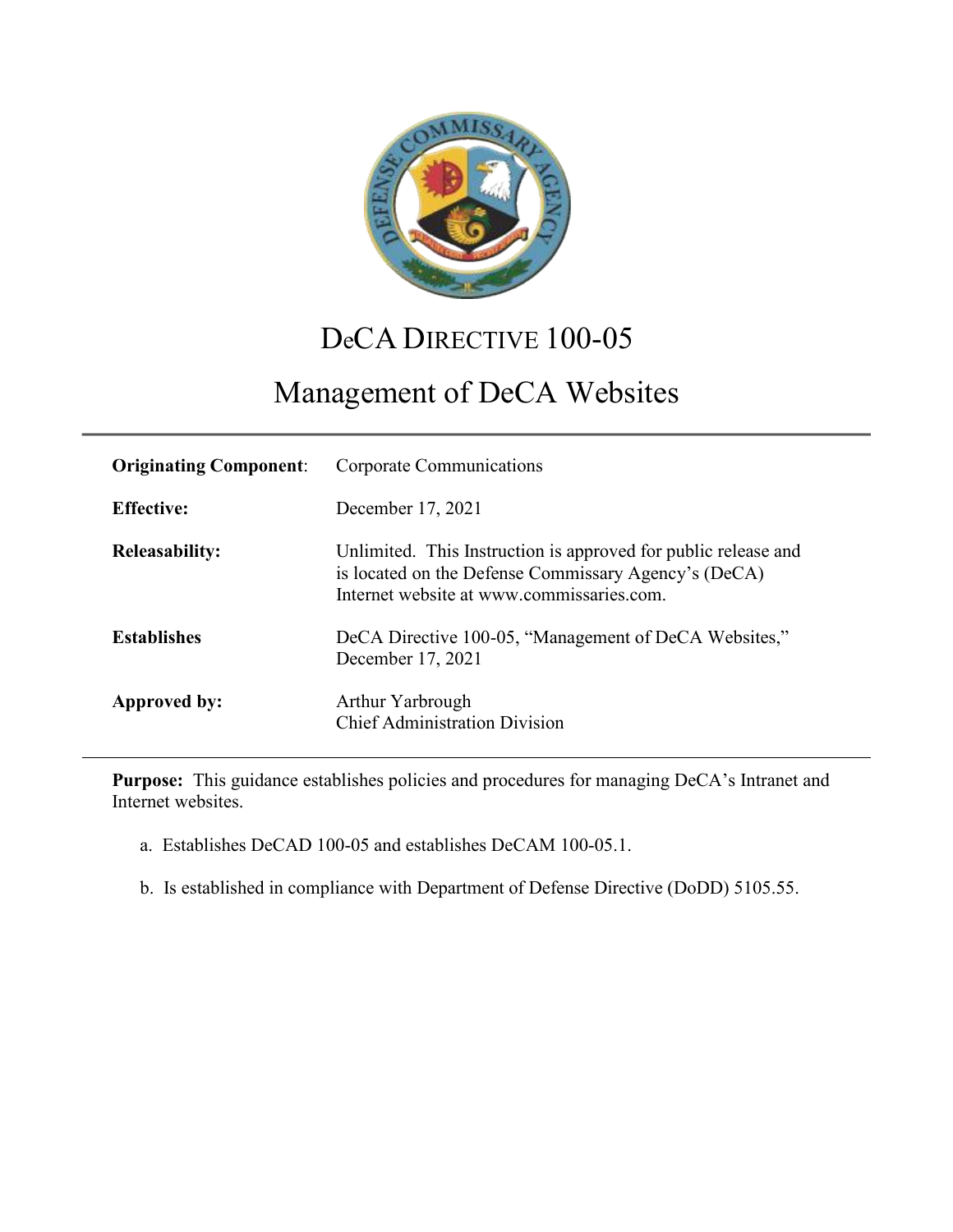## **TABLE OF CONTENTS**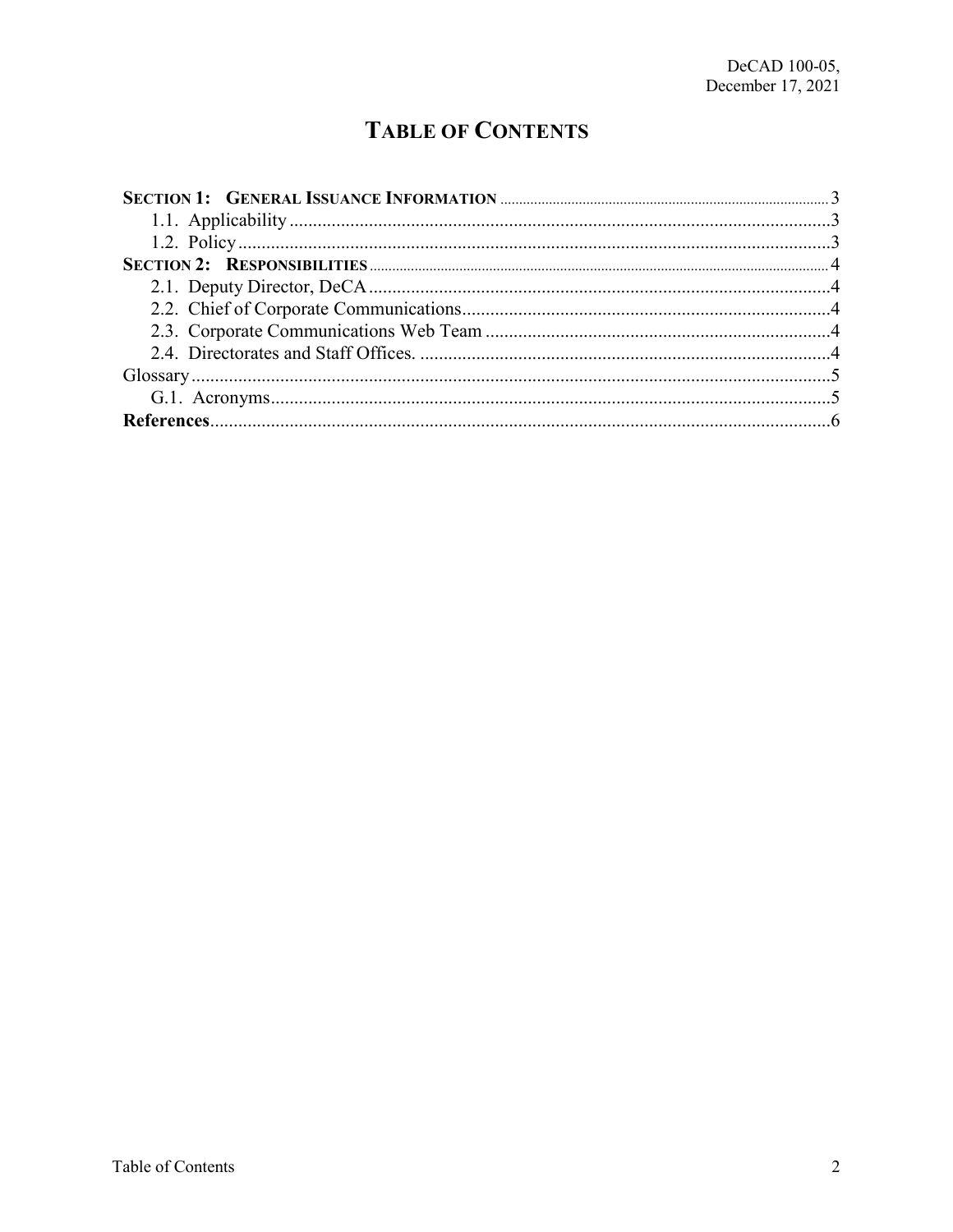### **SECTION 1: GENERAL ISSUANCE INFORMATION**

<span id="page-2-1"></span><span id="page-2-0"></span>**1.1. APPLICABILITY**. Policies and procedures described in this guidance apply to all DeCA elements that create and publish content on DeCA's websites (commissaries.com or OneNet) andbecome effective upon re-launch of the new sites.

<span id="page-2-2"></span>**1.2. POLICY.** In accordance with (IAW) DoDD 5105.55 the Agency will:

(1) Use its Internet site (www.commissaries.com) to provide its customers, business partners, and stakeholders with themaximum amount of information possible on its operation, activities, and value of the commissary benefit; and

(2) Use its Intranet site (OneNet) to provide employees with the information, tools, and resources they need to complete job-related tasks and work processes.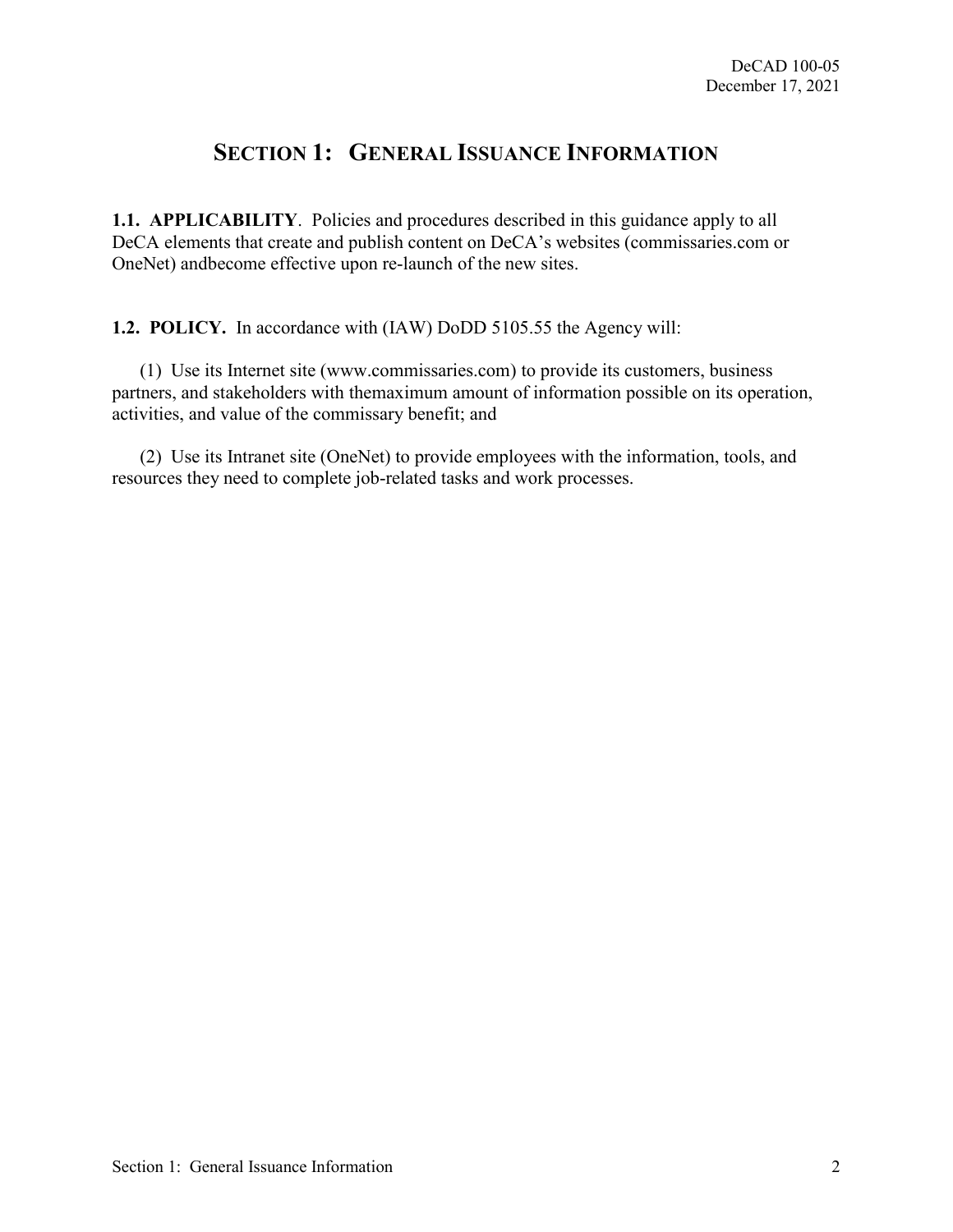#### **SECTION 2: RESPONSIBILITIES**

<span id="page-3-1"></span><span id="page-3-0"></span>**2.1. Deputy Director, DeCA will:** The Deputy Director, DeCA, ensures establishment of Agency-wide policies governing DeCA's websites, IAW DoDD 5105.55.

<span id="page-3-2"></span>**2.2. Chief of Corporate Communications (CCSP) will:** Establish the Agency-wide public affairs policies, strategies and guidelines that may affect DeCA's websites.

<span id="page-3-3"></span>**2.3. Corporate Communications (CCSP) Web Team will:** Be responsible for managing the communication (non-technical) function of DeCA's websites.

<span id="page-3-4"></span>**2.4. Directorates and Functional Process Owners (FPOs)/Special Staff Groups (SSGs) will:** Be responsible for implementing the policies and procedures as described in DeCAM 100.05-1.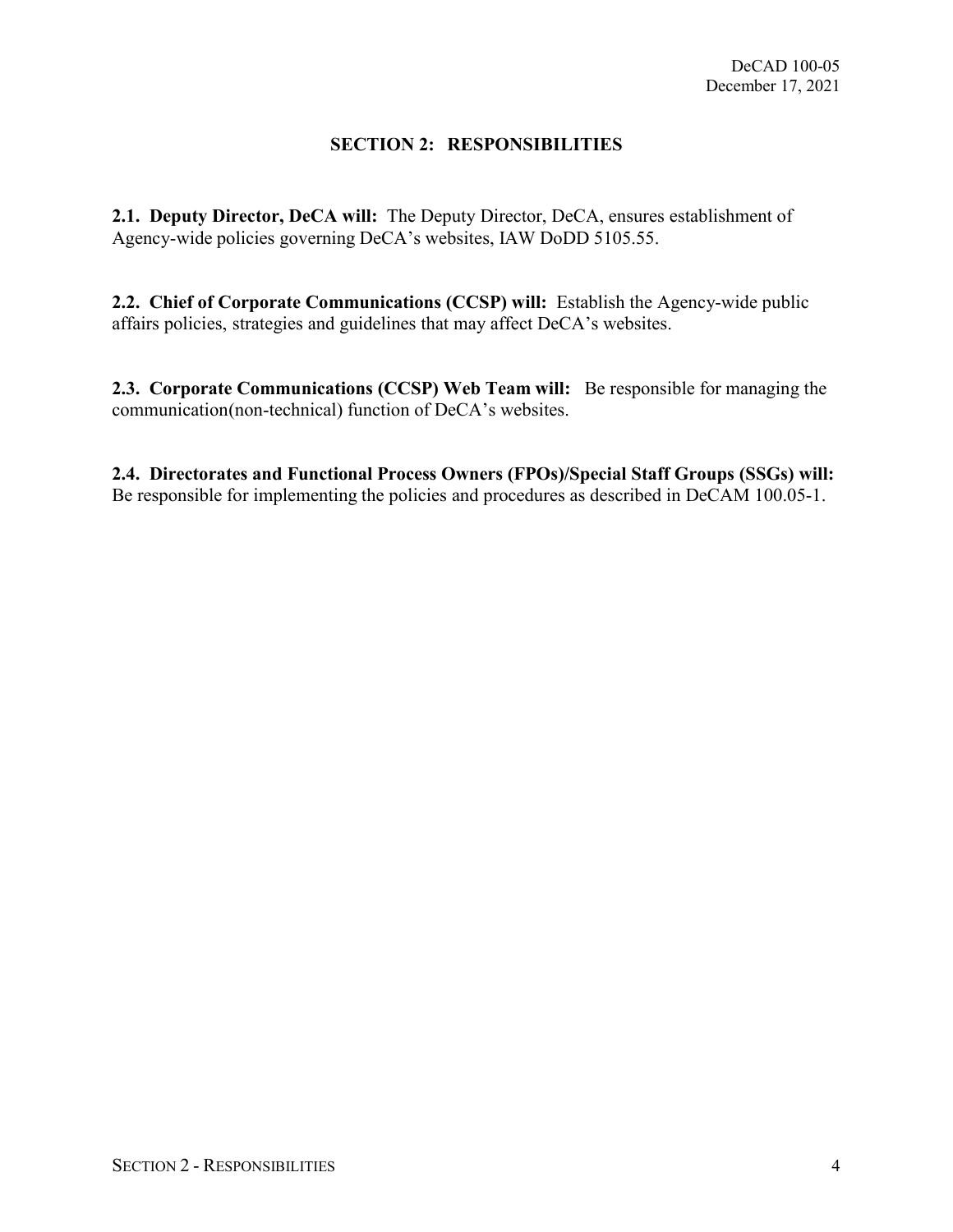#### **GLOSSARY**

#### <span id="page-4-1"></span><span id="page-4-0"></span>**G.1. ACRONYMS**

| <b>CCSP</b>                                                | <b>Corporate Communications</b>                                                                                                         |
|------------------------------------------------------------|-----------------------------------------------------------------------------------------------------------------------------------------|
| <b>DeCA</b><br><b>DeCAD</b><br><b>DeCAM</b><br><b>DoDD</b> | Defense Commissary Agency<br>Defense Commissary Agency Directive<br>Defense Commissary Agency Manual<br>Department of Defense Directive |
| <b>FPO</b>                                                 | <b>Functional Process Owner</b>                                                                                                         |
| <b>IAW</b>                                                 | in accordance with                                                                                                                      |
| <b>SSG</b>                                                 | Special Staff Group                                                                                                                     |